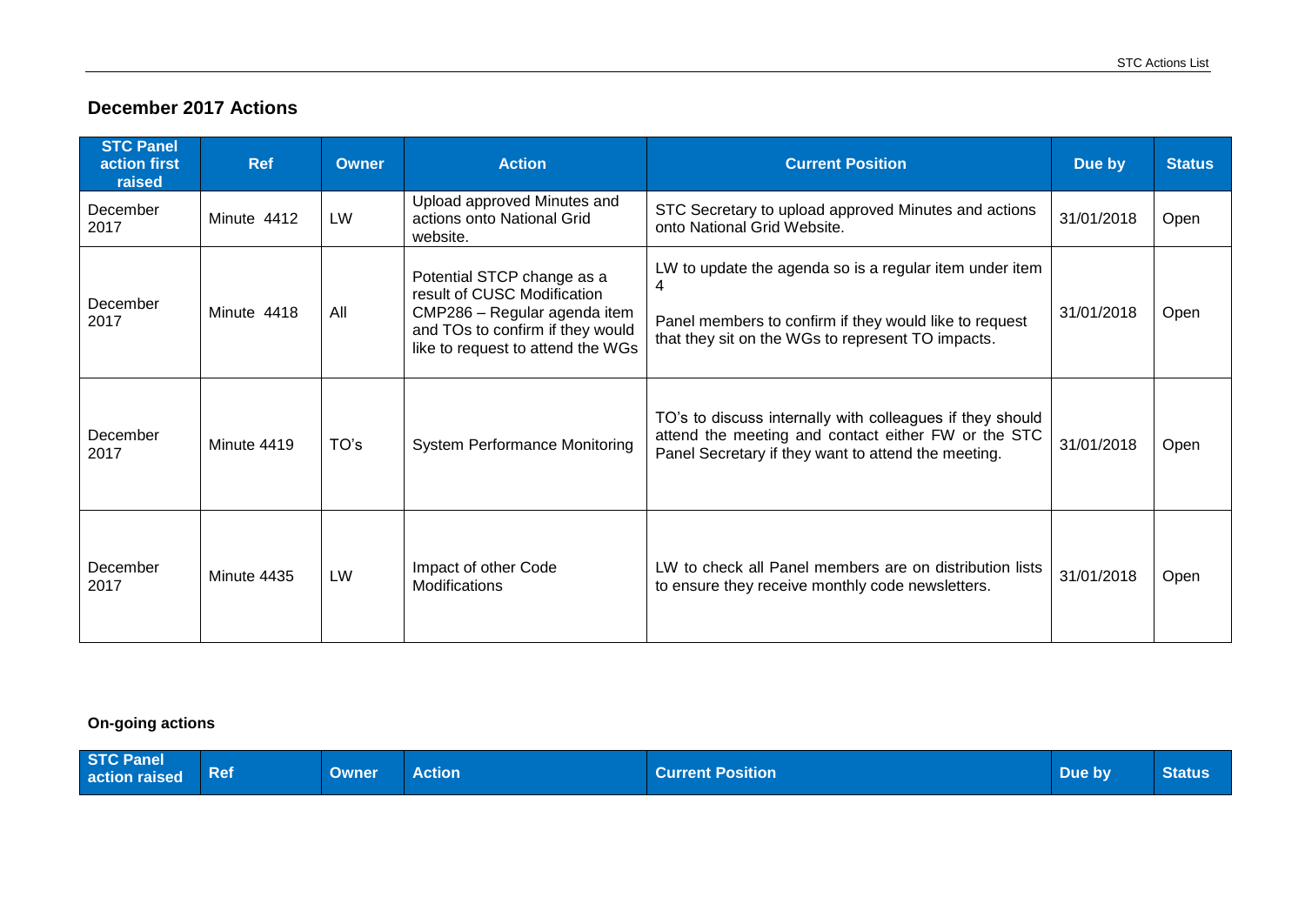| January 2017     | Minute 4122 | <b>CW</b> | STC members to hold a future<br>Panel meeting in person. CW<br>advised we will work out<br>feasibility of meeting.      | CW to propose dates and locations for the face to face<br>Panel meeting. CW to send out a doodle poll to STC<br>Panel members to confirm a date.<br>CW noted to the Panel with the amount of STC Code<br>changes arising from SO/TO Legal Separation it would<br>be beneficial to hold a face to face meeting early next<br>year.                                                                                                                                                                                                                                                                                      | 2017       | Open           |
|------------------|-------------|-----------|-------------------------------------------------------------------------------------------------------------------------|------------------------------------------------------------------------------------------------------------------------------------------------------------------------------------------------------------------------------------------------------------------------------------------------------------------------------------------------------------------------------------------------------------------------------------------------------------------------------------------------------------------------------------------------------------------------------------------------------------------------|------------|----------------|
| January 2017     | Minute 4126 | LW        | <b>STC Panel attendance</b>                                                                                             | All STC Panel members to inform STC Panel secretary<br>in advance of attendance to ensure the Panel is<br>quorate. LW to circulate email to Panel Members to<br>confirm meeting attendance.                                                                                                                                                                                                                                                                                                                                                                                                                            | 2017       | Open           |
| March 2017       | Minute 4188 | <b>RW</b> | Investigate whether there is<br>Consistency in cancellation<br>charging by TOs across England<br>and Wales and Scotland | KS advised he would like National Grid to propose a<br>timetable and work plan for looking at this issue, he<br>noted the inconsistency needs to be identified so<br>consistency can be applied. KS noted he would like to<br>see this resolved before the next security period.<br>A worked through solution was presented at the<br>September Panel.<br>A formal proposal will be brought to the November<br>Panel meeting.<br>The draft proposal was brought to the November Panel<br>meeting; the Panel had further comments on the<br>proposal. SCTP13-2 will be formally raised at the<br>January Panel meeting. | 31/01/2018 | Open           |
| <b>June 2017</b> | Minute 4253 | LW        | Notify Panel Members when<br>they will be expected to vote at a<br>Panel meeting                                        | On-going. Will clearly mark in the agenda and email                                                                                                                                                                                                                                                                                                                                                                                                                                                                                                                                                                    | 2017       | $On-$<br>going |